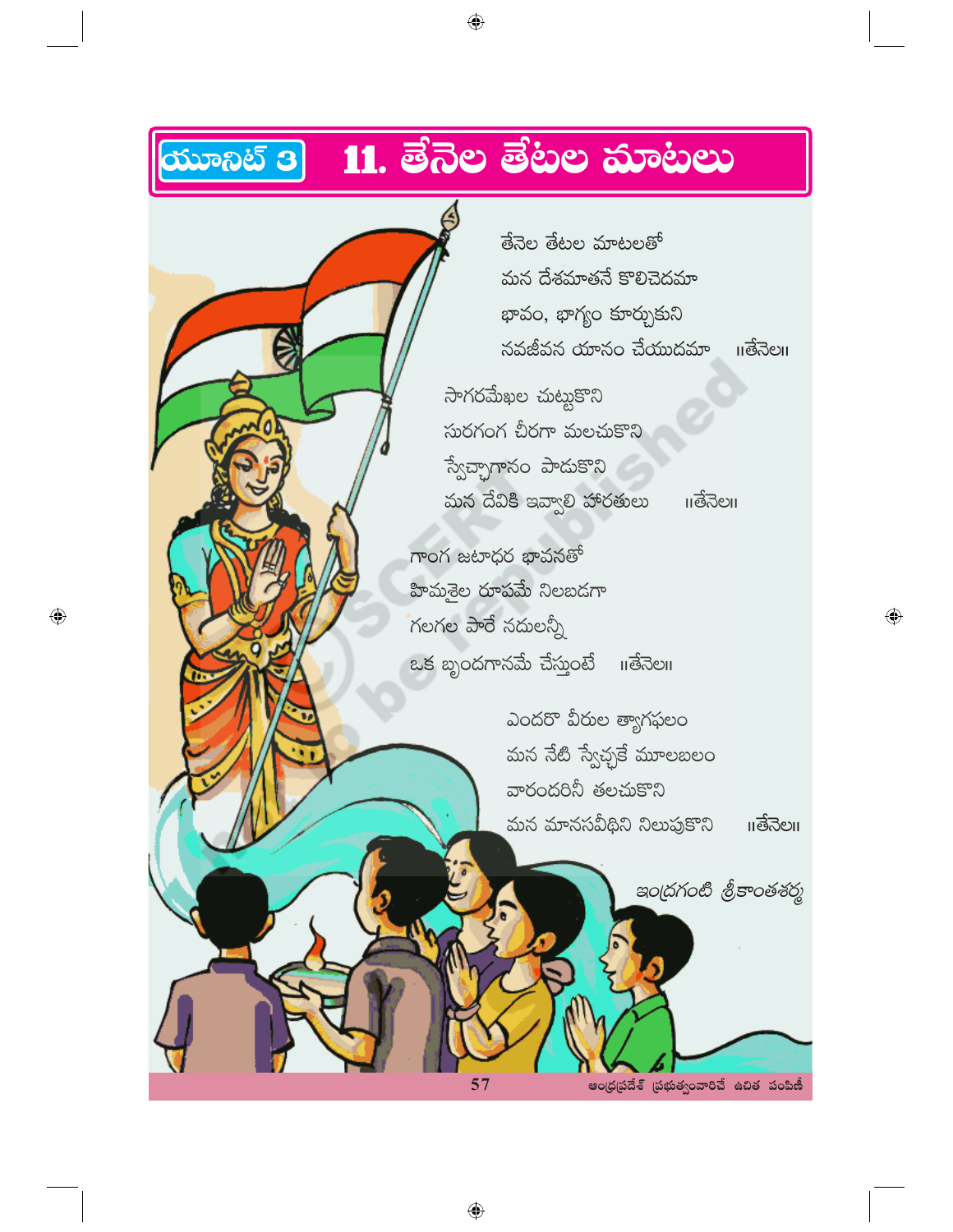

#### వినండి – మాట్లాదండి T



- (అ) పాఠంలో ఉన్న చిత్రాన్ని చూసి చిత్రంలో ఎవరెవరున్నారో చెప్పండి.
- (ఆ) ಗేయాన్ని లయబద్ధంగా పాడండి, అభినయించండి.
- (ఇ) దేశమాత గురించి మీకు తెలిసిన విషయాలను చెప్పండి.
- (ఈ) మీకు తెలిసిన స్వాతం(త్య సమరయోధుల పేర్లు చెప్పండి.
- (ఉ) మీకు తెలిసిన నదుల గురించి చెప్పండి.

 $\overline{\mathbf{H}}$  చదవండి



 $\bigoplus$ 

(అ) కింది బొమ్మలను చూదండి. పదాలను చదవండి. అక్షరాలను చదవండి. ఈ అక్షరాలను వర్ణమాల, గుణింతాల చార్హులో గుర్తించండి.





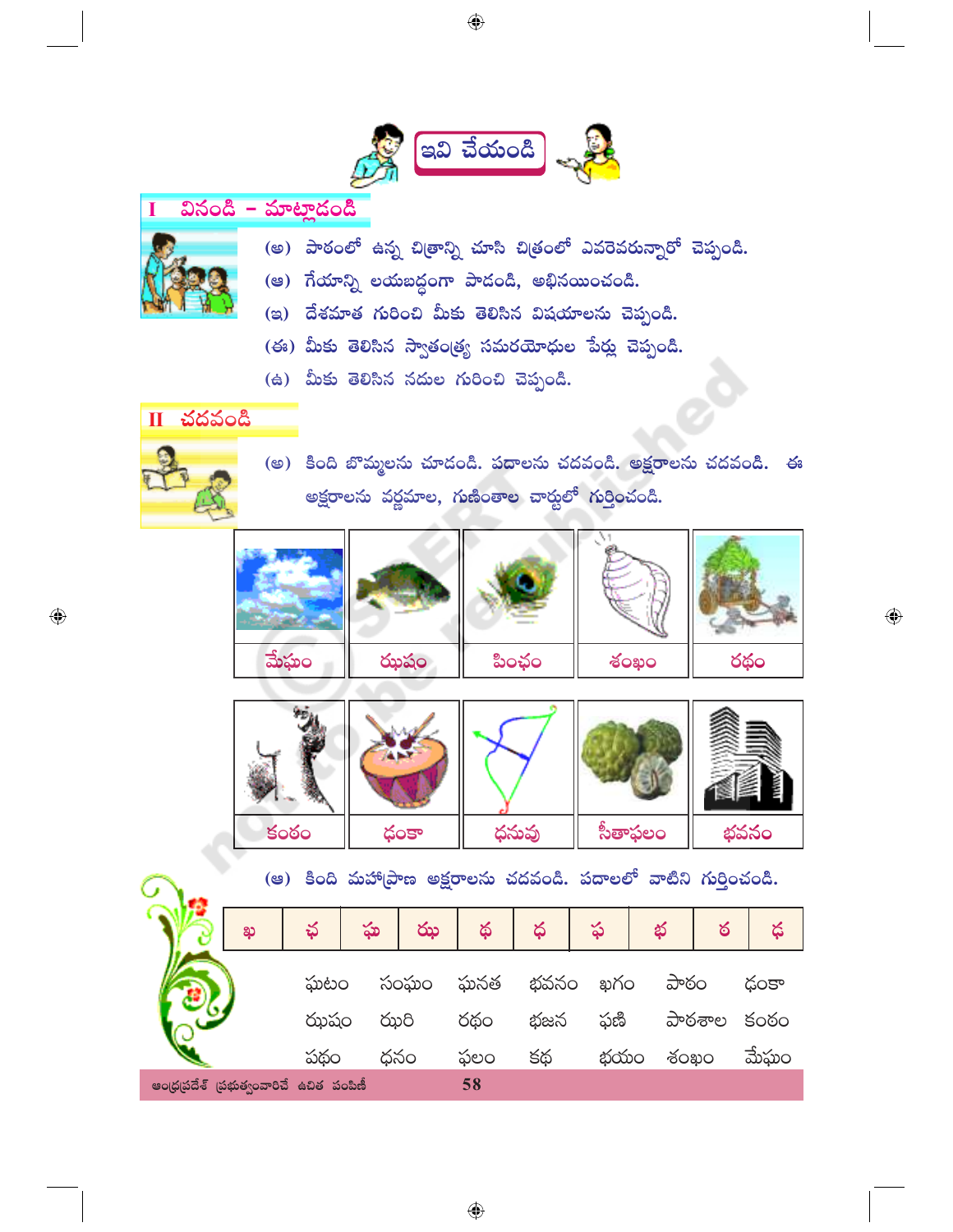|              |                                               |    | ఴ    |      |      |                         |                      |                       |                         |                             |      |                |
|--------------|-----------------------------------------------|----|------|------|------|-------------------------|----------------------|-----------------------|-------------------------|-----------------------------|------|----------------|
| $\checkmark$ | ಕ                                             | Q, | S    | C    | ూ    | $\Rightarrow$           | $\blacktriangleleft$ | $\Rightarrow$<br>ے    | $\overline{\mathbf{c}}$ | ౼ౘ                          | ᇹ    | $\overline{Q}$ |
| $\leq$       | కా                                            | కి | Ŝ    | కు   | క్తూ | $\overline{\mathbf{s}}$ | $\vec{s}$            | <u>g</u>              | క్షా                    | $S^{\delta}$                | క్రా | కం             |
| ఖ            | ఖా                                            | ಫಿ | ఫ్టీ | ೠ    | ಖ್   | ಫ                       | தி                   | <b>Reg</b>            | ఖ్                      | தி                          | ఖౌ   | ဆုဝ            |
| గ            | $\overline{\Omega}$                           | ಗಿ | ຄໍ   | గు   | గూ   | $\overline{\Omega}$     | ನೆ                   | <u>ក្ត</u>            | గొ                      | ಗ್                          | గౌ   | గం             |
| ఘ            | ఘా                                            | ಹಿ | ష్ఠీ | ఘు   | ఘూ   | ಘ                       | ್ಕೆು                 | ్తై                   | ఘ్లా                    | ఘ్గో                        | ఘ్గౌ | ఘం             |
| చ            | ವ್                                            | చి | చీ   | చు   | చూ   | ವ                       | ವೆ                   | ඩි                    | చొ                      | చో                          | హె   | చం             |
| ఛ            | ಫ್                                            | ಭಿ | ఫ్గీ | ఘ    | ఛూ   | ಫ                       | ಫೆ                   | <b>EE</b>             | ఛొ                      | ఛో                          | ಘೌ   | ఛం             |
| ಜ            | ಜೌ                                            | ಜಿ | జీ   | జ్ఞు | జ్రూ | ౙ                       | జే                   | <b>R</b> al           | జ్లో                    | జో                          | జ్రౌ | ಜಂ             |
| ఝ            | ఝా                                            | ಝ  | రీఖ  | ఝు   | ఝూ   | ಝ                       | ఝే                   | ಡ್ಜು                  | ಝ                       | ಝೌ                          | ఝౌ   | ఝం             |
| ಟ            | టా                                            | టి | తీ   | مخ   | ಟಾ   | සි                      | ಪ                    | <u>ය</u>              | టొ                      | టో                          | టౌ   | టం             |
| ఠ            | ಠಾ                                            | 8  | စ်   | ఠు   | రూ   | $\overline{6}$          | ತ                    | <b>Pol</b>            | ఠా                      | థో                          | ತ್   | ఠం             |
| డ            | ಡ್                                            | డి | డీ   | డు   | దూ   | ಡ                       | ಡೆ                   | <b>ES</b>             | డొ                      | $\mathfrak{S}^{\mathsf{s}}$ | ಡೌ   | దం             |
| ధ            | ಥಾ                                            | ధి | ప్లీ | ధు   | ధూ   | ಧ                       | ಧೆ                   | යූ                    | ధ్రా                    | ಥೆ                          | ಥೌ   | ధం             |
| త            | తా                                            | ತಿ | ప్రీ | తు   | తూ   | ತ                       | తే                   | <b>P</b><br>Col       | తొ                      | తో                          | ತೌ   | తం             |
| థ            | థా                                            | ಥಿ | థీ   | థు   | థూ   | ಥ                       | థే                   | යු                    | థో                      | සු                          | ಥೌ   | థం             |
| ద            | ಥಾ                                            | ದಿ | దీ   | దు   | దూ   | ಡ                       | ಡೆ                   | <u>ន</u>              | దొ                      | దో                          | డా   | దం             |
| ధ            | ಥ                                             | ඛ් | థీ   | ధు   | ధూ   | ಧ                       | ಧೆ                   | යූ                    | ధొ                      | ಥ್                          | ಥ್   | ధం             |
| ప            | ಕ್                                            | ಪಿ | ప్రీ | ప్ర  | హ్ర  | ್ತ                      | ್ನೆ                  | <b>P</b> <sub>2</sub> | పొ                      | ಭೌ                          | పౌ   | పం             |
| ఫ            | ಘಿ                                            | ఫి | ఫ్గీ | ఫ    | ఫ్   | ್ಧಾ                     | ఛే                   | <b>Pg9</b>            | ಘಿ                      | ಘ                           | ಘ    | ఫం             |
| ಐ            | భా                                            | ವಿ | వీ   | ಖು   | ಬ್   | ಪ                       | ಪೆ                   | ၉၅                    | బొ                      | బో                          | ಭೌ   | ဆဝ             |
| భ            | భా                                            | ಫಿ | ఫ్గీ | భు   | భూ   | ಥ                       | ಫೆ                   | වූ                    | భో                      | భో                          | ಫೌ   | భం             |
|              | 59<br>ఆంధ్రప్రదేశ్ (పభుత్వంవారిచే ఉచిత పంపిణీ |    |      |      |      |                         |                      |                       |                         |                             |      |                |

 $\bigoplus$ 

#### (ఇ) కింది పట్టికలోని గుణింతాలను చదవండి.

 $\bigoplus$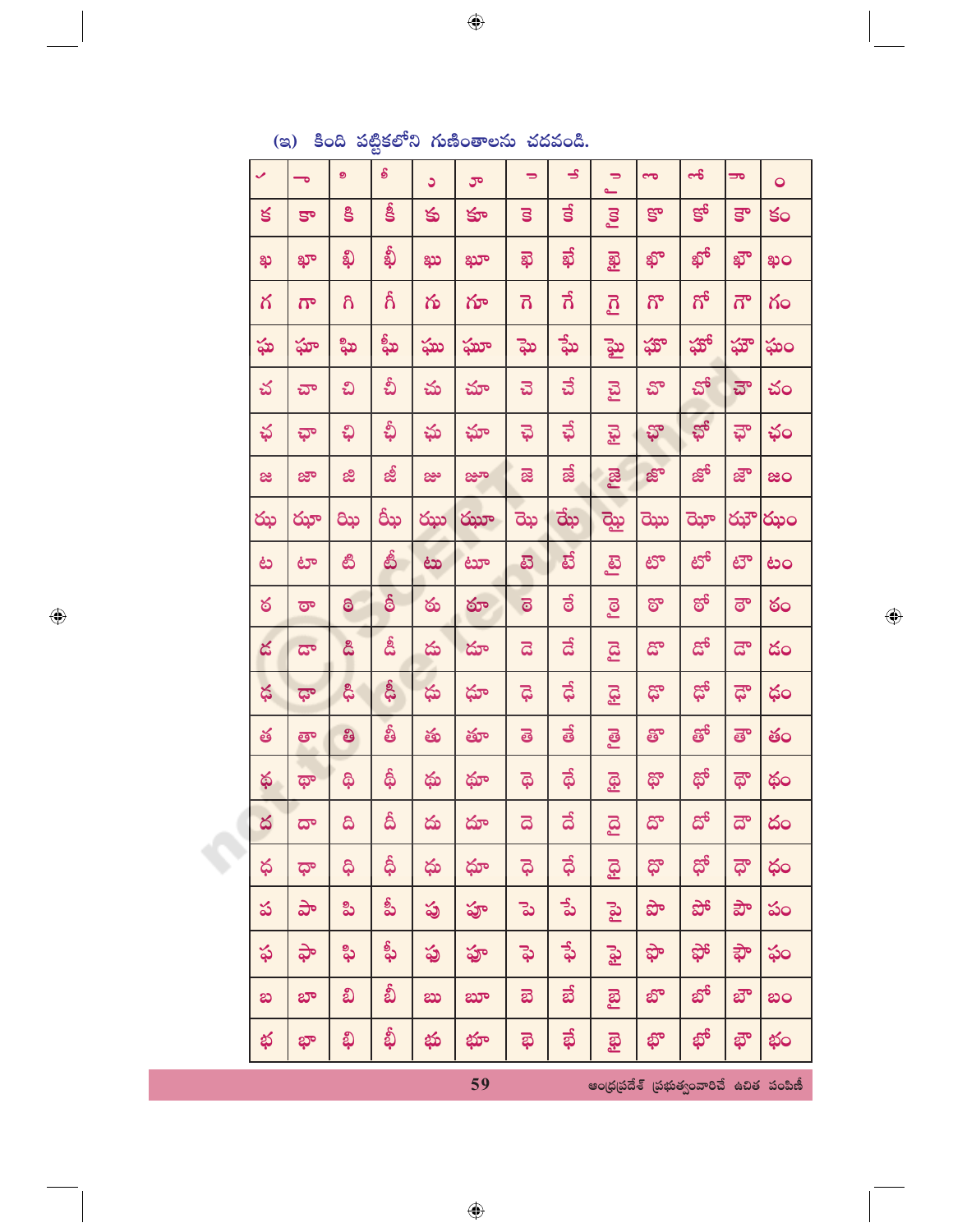$\bigoplus$ 

|                                         |  |         | (ఈ) కింది పదాలను చదవండి. ముందు పేజీలోఉన్న గుణింతాల పట్టికలో ఈ                                |       |                                |  |            |          |      |              |            |      |  |
|-----------------------------------------|--|---------|----------------------------------------------------------------------------------------------|-------|--------------------------------|--|------------|----------|------|--------------|------------|------|--|
|                                         |  |         | పదాలున్న అక్షరాలకు పట్టికలో "( ్)" చుట్టండి.                                                 |       |                                |  |            |          |      |              |            |      |  |
|                                         |  | రాముడు  |                                                                                              | ఖరం   |                                |  | కాశీ       |          |      |              | భోజనం      |      |  |
|                                         |  | గోదావరి |                                                                                              |       | సీతాఫలం                        |  | కోతితోక    |          |      |              | సైకిలుటైరు |      |  |
|                                         |  |         | మామిడిపండు గౌరిగౌను                                                                          |       |                                |  | కాకితెలివి |          |      |              | భైరవుడు    |      |  |
|                                         |  | ఖరీదు   |                                                                                              |       | ఖాదీ                           |  | రాఖీ       |          |      |              | ఖురాను     |      |  |
|                                         |  |         | ఘీంకారం                                                                                      |       | ఘోరం                           |  | మేఘం       |          |      | ఛాయ          |            |      |  |
|                                         |  | పింఛం   |                                                                                              | ఝరి   |                                |  | ಮಿಠಾಯ      |          |      |              | పాఠశాల     |      |  |
|                                         |  | కఠోరం   |                                                                                              | ాకాధా |                                |  | కథానిక     |          |      |              | మిథునం     |      |  |
|                                         |  | రథం     |                                                                                              |       | అధికం                          |  | ధీరుదు     |          |      | వధువు        |            |      |  |
|                                         |  | ధూపం    |                                                                                              |       | తుఫాను                         |  |            | అభినందన  |      |              | భౌతికం     |      |  |
|                                         |  | చదవండి. | (ఉ) కింది పదాలను చదవండి. గీత గీసిన అక్షరాల మధ్య తేదాను <mark>గు</mark> ర్తిస్తూ              |       |                                |  |            |          |      |              |            |      |  |
|                                         |  | 1.      | కరం                                                                                          |       | ఖరం                            |  |            | 6.       | డమరు |              |            | ధంకా |  |
|                                         |  | 2.      | గంట                                                                                          |       | ఘటం                            |  |            | 7.       | కత   |              |            | కథ   |  |
|                                         |  | 3.      | మంచం                                                                                         |       | పింఛం                          |  |            | 8.       |      | దయ           |            | ధర   |  |
|                                         |  | 4.      | ಜಲಂ                                                                                          |       | ఝరి                            |  |            | 9.       |      | పలక          |            | ఫలం  |  |
|                                         |  | 5.      | $50050 -$                                                                                    |       | కంఠం                           |  |            | $10.$ బస |      |              |            | సభ   |  |
|                                         |  |         | (ఊ) కింది పేర్లను చదవండి. అందులో మీ స్నేహితుల పేర్లు ఉన్నాయేమో చదివి<br>చూదండి. గుర్తించండి. |       |                                |  |            |          |      |              |            |      |  |
|                                         |  |         | $1.$ భీమారావు $2.$ రఘు                                                                       |       |                                |  |            |          |      | 3. భారతి     |            |      |  |
|                                         |  |         | 4. భూషణరావు         5.   ఫణీం(ద                                                              |       |                                |  |            |          |      | 6. భరణి      |            |      |  |
|                                         |  |         | 7. సింధుజ           8.  ధరణి                                                                 |       |                                |  |            |          |      | 9. మాధురి    |            |      |  |
|                                         |  |         | $10.$ భవాని $11.$ రఫీ                                                                        |       |                                |  |            |          |      | $12.$ సుభాని |            |      |  |
|                                         |  |         | 13. భూమిక                                                                                    |       | $14$ . నీలకంఠం $15$ . సుధారాణి |  |            |          |      |              |            |      |  |
|                                         |  |         | $16.$ ఖాసిం                                                                                  |       | 17. లూథరు                      |  |            |          |      | $18.$ నఫీసా  |            |      |  |
| ఆంధ్రప్రదేశ్ (పభుత్వంవారిచే ఉచిత పంపిణీ |  |         |                                                                                              |       | 60                             |  |            |          |      |              |            |      |  |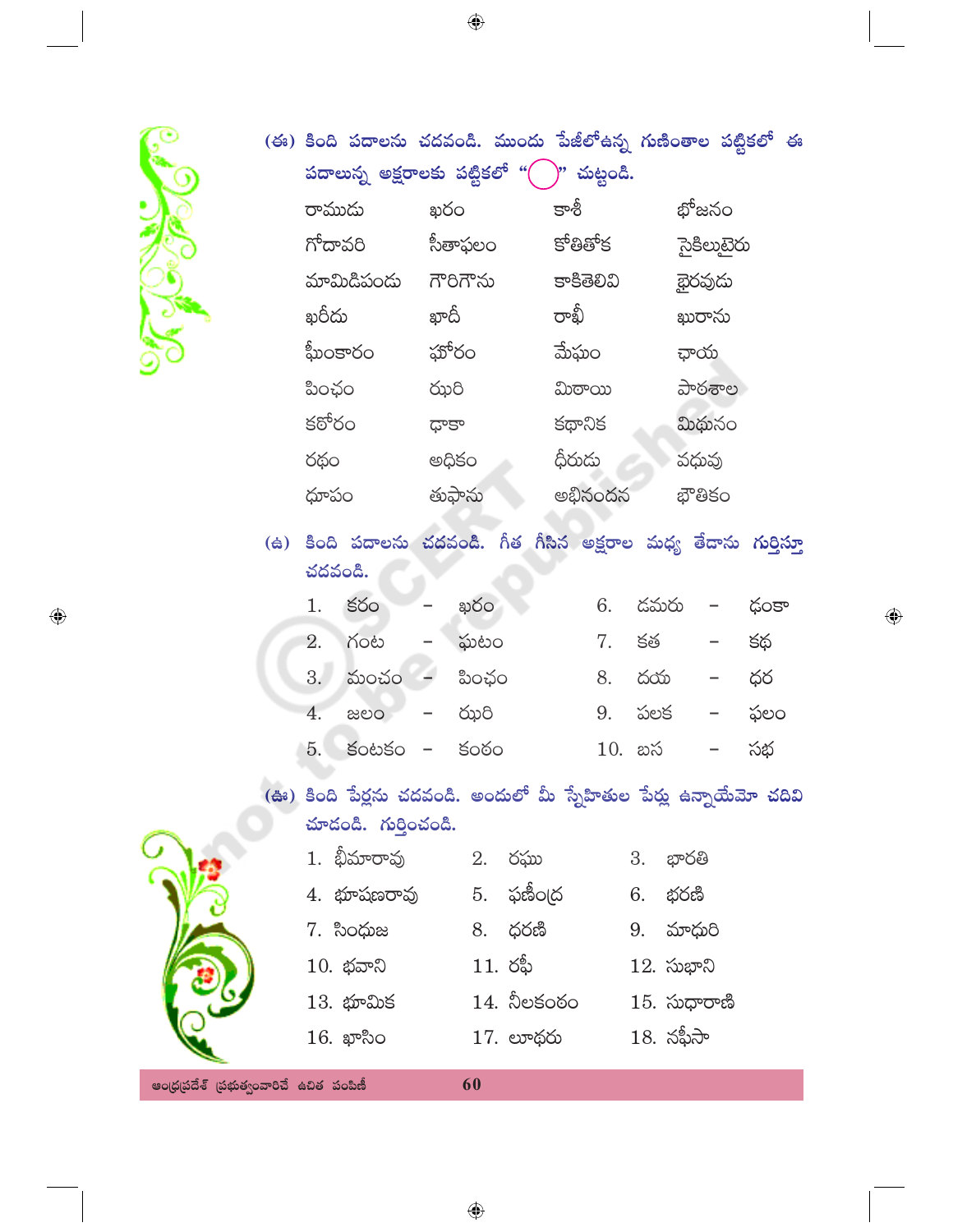

(ఎ) కింది వాక్యాలు చదవండి. ఖ, ఛ, ఠ, ఘ, భ లతో ఉన్న పదాలకు "( చుట్టండి.

- శంకరుదు శంఖం ఊదాదు.  $1.$
- నెమలి పింఛం అందంగా ఉంటుంది. 2.
- $\mathop{\text{Sht}}$  అంటే తాబేలు. 3.
- ఆకాశంలో మేఘం ఉంది.  $4.$
- సుశీల భైరవుడి కథ చదివింది. 5.
- (ఏ) కింది పేరా చదవండి. మహాధాణ అక్షరాలు ఉన్న పదాలకు " $\left( \quad \right)$ " చుట్టండి.

భారతదేశం విశాలమైనది. ఇది ఆసియా ఖండంలో ఉంది. భరతుడు అనే రాజు ఈ దేశాన్ని పాలించాడు. అందువల్ల మన దేశానికి, భారతదేశం అని పేరు వచ్చింది. మన భూమి వేదభూమి. భిన్న మతాలవారు కుల, మత భేదాలు లేకుండా కలిసిమెలిసి ఉంటారు.

 $\bigoplus$ 

(ສ) కింది అక్షరాలను కలిపి పదాలు రాయండి.

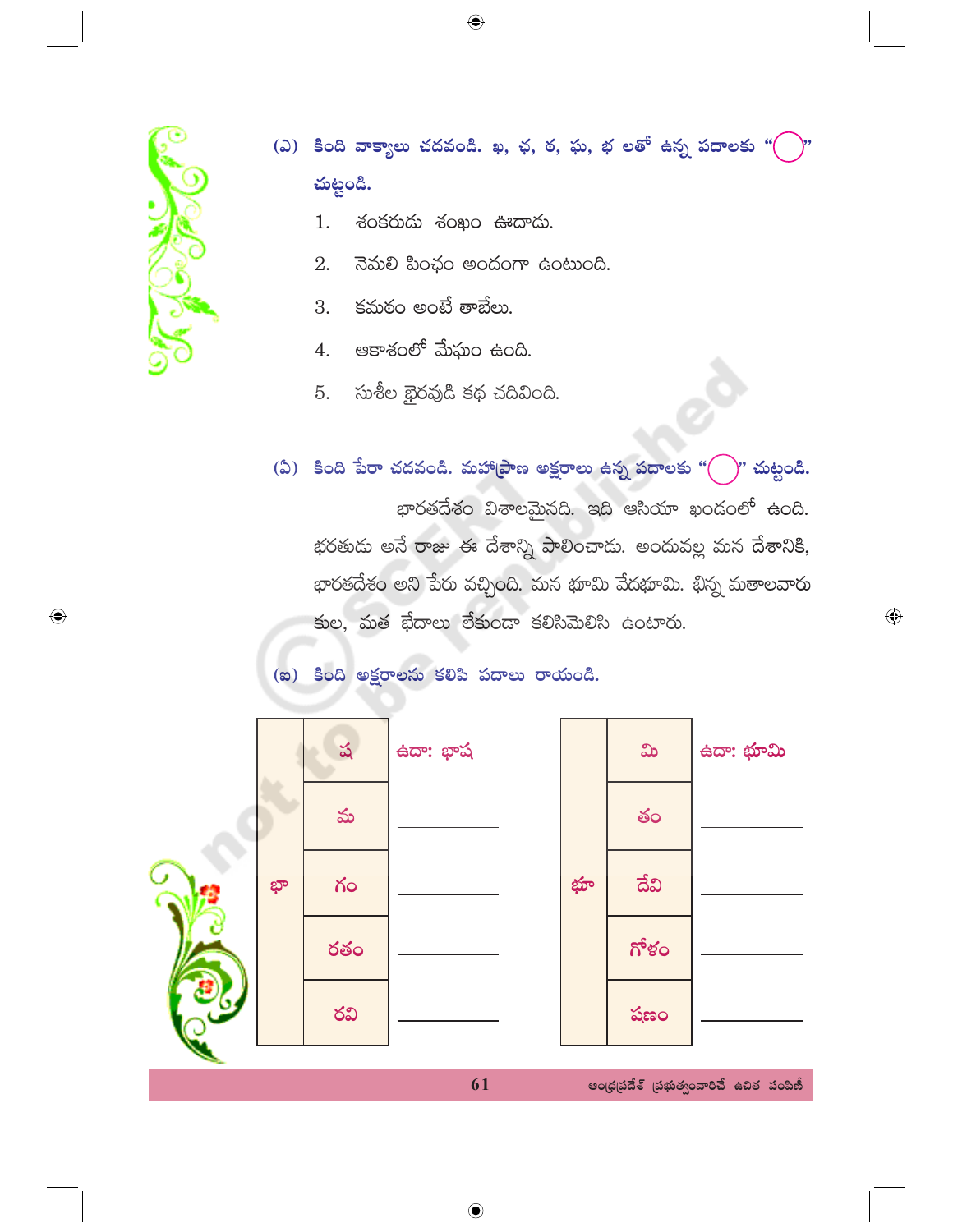| $\overline{\text{III}}$ $\overline{\text{O}}$ $\text{O}$ $\text{O}$ $\text{O}$ $\text{O}$ $\text{O}$ $\text{O}$ $\text{O}$ $\text{O}$ $\text{O}$ $\text{O}$ $\text{O}$ $\text{O}$ $\text{O}$ $\text{O}$ $\text{O}$ $\text{O}$ $\text{O}$ $\text{O}$ $\text{O}$ $\text{O}$ $\text{O}$ $\text{O}$ $\text{O}$ $\text{O}$ $\text{O}$ |                             |                          |   |                     |    |          |               |                         |                                           |           |          |                    |           |
|----------------------------------------------------------------------------------------------------------------------------------------------------------------------------------------------------------------------------------------------------------------------------------------------------------------------------------|-----------------------------|--------------------------|---|---------------------|----|----------|---------------|-------------------------|-------------------------------------------|-----------|----------|--------------------|-----------|
|                                                                                                                                                                                                                                                                                                                                  | $\checkmark$                | $\overline{\phantom{0}}$ | 9 | $\pmb{\mathcal{S}}$ | Ō. | $\sigma$ | $\Rightarrow$ | $\overline{\mathbf{r}}$ | $\Rightarrow$<br>$\overline{\phantom{0}}$ | $\bullet$ | $\sigma$ | $rac{1}{\sqrt{2}}$ | $\bullet$ |
|                                                                                                                                                                                                                                                                                                                                  | $\leq$                      |                          |   |                     |    |          |               |                         |                                           |           |          |                    |           |
|                                                                                                                                                                                                                                                                                                                                  | ఖ                           |                          |   |                     |    |          |               |                         |                                           |           |          |                    |           |
|                                                                                                                                                                                                                                                                                                                                  | $\gamma$                    |                          |   |                     |    |          |               |                         |                                           |           |          |                    |           |
|                                                                                                                                                                                                                                                                                                                                  | ఘ                           |                          |   |                     |    |          |               |                         |                                           |           |          |                    |           |
|                                                                                                                                                                                                                                                                                                                                  | చ                           |                          |   |                     |    |          |               |                         |                                           |           |          |                    |           |
|                                                                                                                                                                                                                                                                                                                                  | ఛ                           |                          |   |                     |    |          |               |                         |                                           |           |          |                    |           |
|                                                                                                                                                                                                                                                                                                                                  | æ                           |                          |   |                     |    |          |               |                         |                                           |           |          |                    |           |
|                                                                                                                                                                                                                                                                                                                                  | ఝ                           |                          |   |                     |    |          |               |                         |                                           |           |          |                    |           |
|                                                                                                                                                                                                                                                                                                                                  | ف                           |                          |   |                     |    |          |               |                         |                                           |           |          |                    |           |
|                                                                                                                                                                                                                                                                                                                                  | $\delta$                    |                          |   |                     |    |          |               |                         |                                           |           |          |                    |           |
|                                                                                                                                                                                                                                                                                                                                  | $\boldsymbol{\mathcal{Z}}$  |                          |   |                     |    |          |               |                         |                                           |           |          |                    |           |
|                                                                                                                                                                                                                                                                                                                                  | $\boldsymbol{\mathfrak{P}}$ |                          |   |                     |    |          |               |                         |                                           |           |          |                    |           |
|                                                                                                                                                                                                                                                                                                                                  | త                           |                          |   |                     |    |          |               |                         |                                           |           |          |                    |           |
|                                                                                                                                                                                                                                                                                                                                  | థ                           |                          |   |                     |    |          |               |                         |                                           |           |          |                    |           |
|                                                                                                                                                                                                                                                                                                                                  | ద                           |                          |   |                     |    |          |               |                         |                                           |           |          |                    |           |
|                                                                                                                                                                                                                                                                                                                                  | ధ                           |                          |   |                     |    |          |               |                         |                                           |           |          |                    |           |
|                                                                                                                                                                                                                                                                                                                                  | ప                           |                          |   |                     |    |          |               |                         |                                           |           |          |                    |           |
|                                                                                                                                                                                                                                                                                                                                  | ఫ                           |                          |   |                     |    |          |               |                         |                                           |           |          |                    |           |
|                                                                                                                                                                                                                                                                                                                                  | $\infty$                    |                          |   |                     |    |          |               |                         |                                           |           |          |                    |           |
|                                                                                                                                                                                                                                                                                                                                  | భ                           |                          |   |                     |    |          |               |                         |                                           |           |          |                    |           |
| ఆంధ్రప్రదేశ్ (పభుత్వంవారిచే ఉచిత పంపిణీ                                                                                                                                                                                                                                                                                          |                             |                          |   |                     |    | 62       |               |                         |                                           |           |          |                    |           |

 $\bigoplus$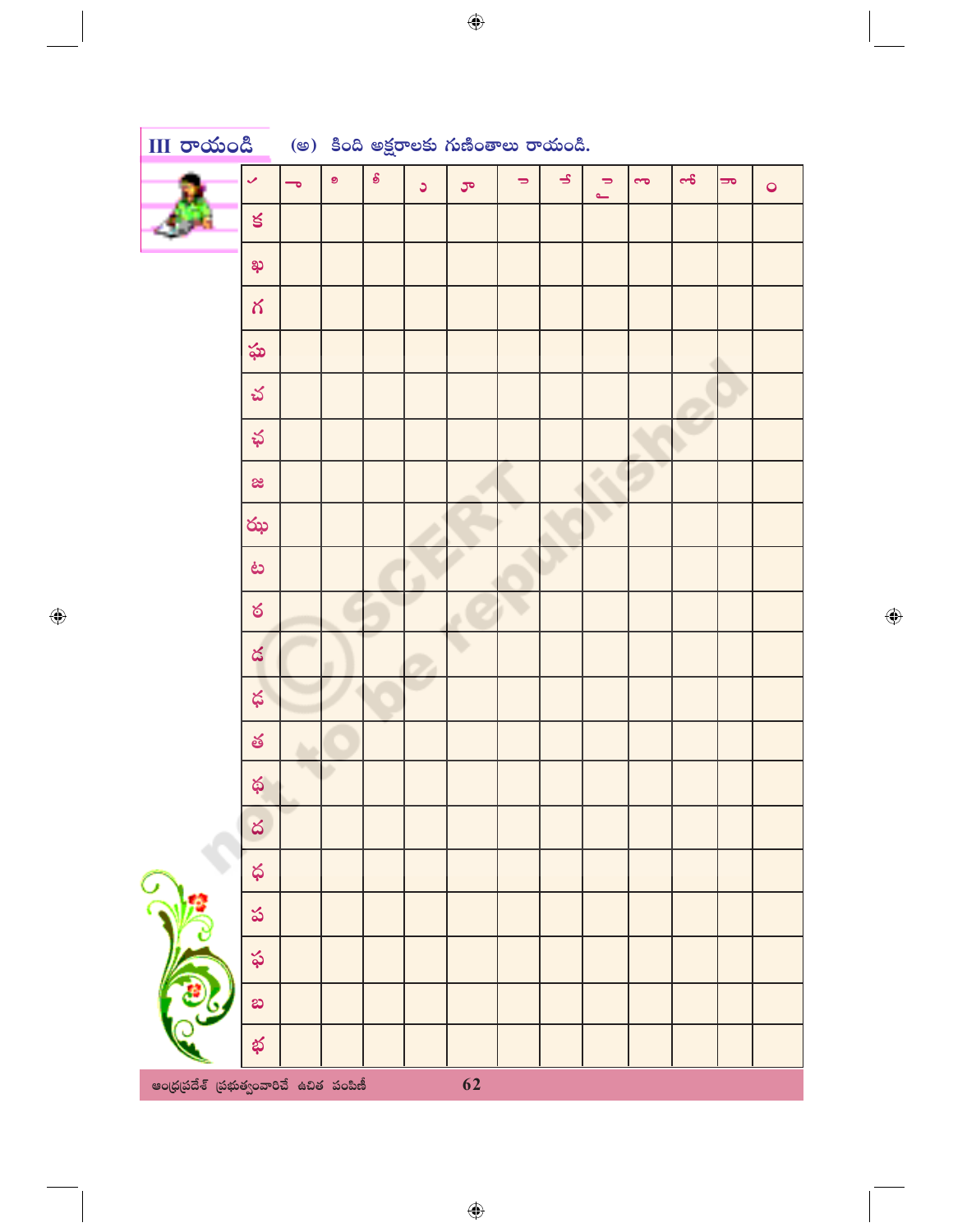

 $\bigoplus$ 

| $\overline{C}$ | ను | భు | ఘ          | భా       |
|----------------|----|----|------------|----------|
| ಖು             | భ  | æ  | $\precsim$ | య        |
| ఫ              | ಲ  | ము | త          | <b>B</b> |
| $\frac{1}{2}$  | భో | æ  | నం         | ర        |
| ఠ              | శా | వ  | ధ          | ವಿ       |

(ఆ) కింది గళ్లలోని అక్షరాలతో పదాలు రాయండి.



 $\bigoplus$ 

సృజనాత్మక వ్యక్తీకరణ IV

(అ) కింది సూచనలకు తగిన బొమ్మను గీయండి.

ఆకాశంలో మేఘాలు, వాన కురుస్తున్నట్లు, గొదుగు పట్టుకొని, వెళుతున్న పిల్లలు, చెరువులో ఎగురుతున్న చేపలు.

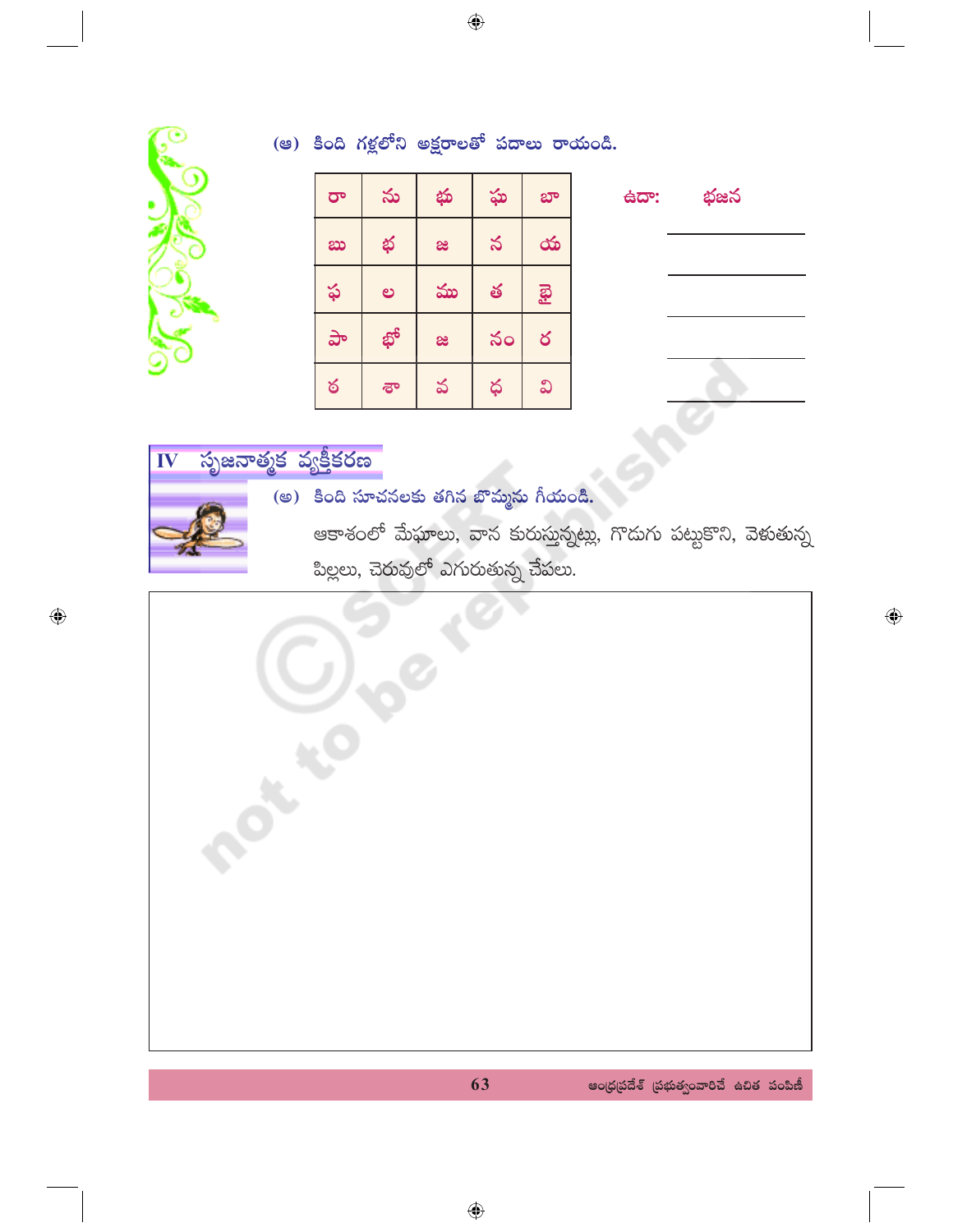

 $\bigoplus$